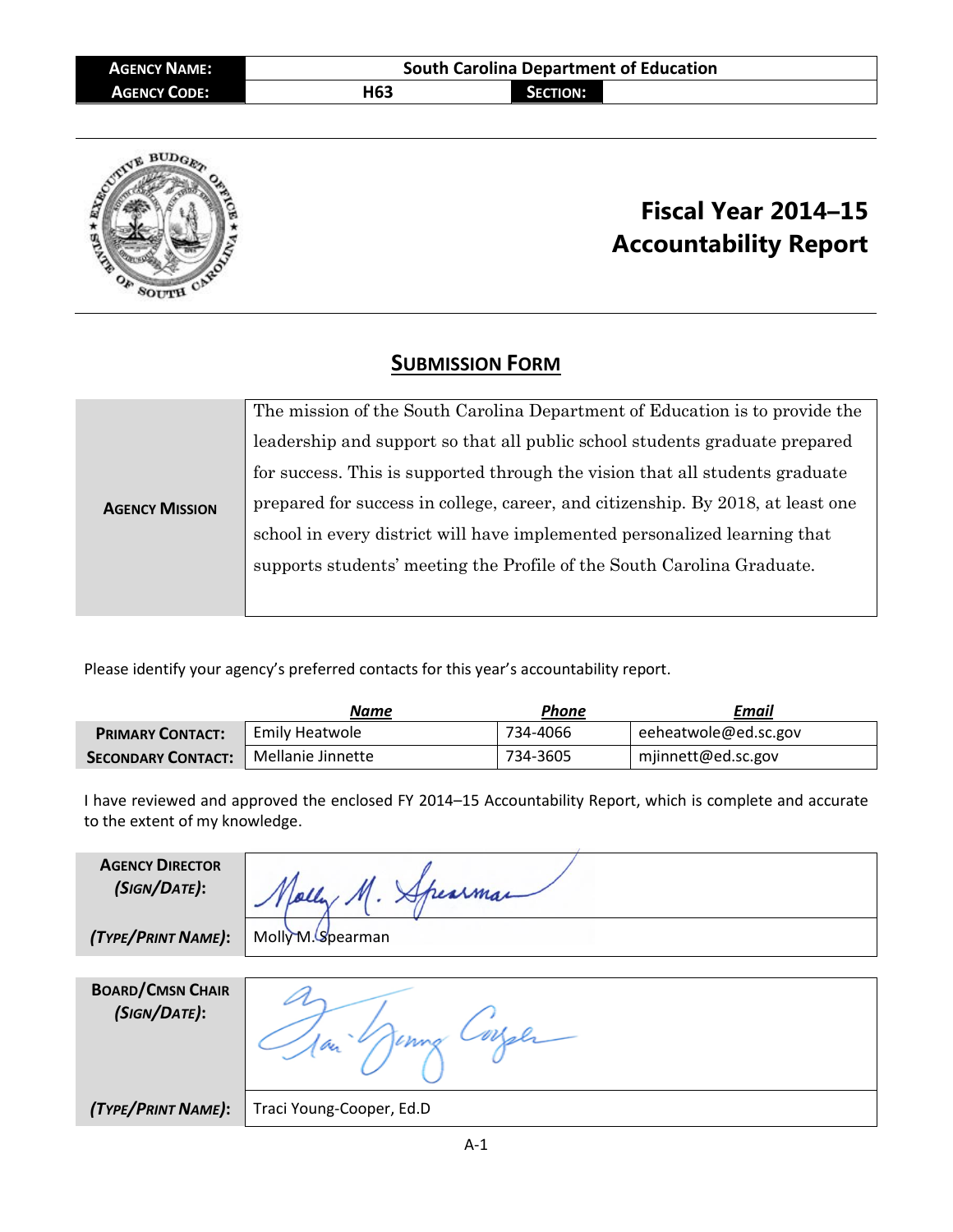## **AGENCY'S DISCUSSION AND ANALYSIS**

On January 14, 2015, Molly Spearman was sworn in as the 18th Superintendent of Education. Superintendent Spearman's deep commitment to public education brings with it renewed excitement and dedication to students, teachers, and parents. The Profile of the South Carolina graduate has been adopted by the Department of Education, the State Board of Education, the Education Oversight Committee, the South Carolina School Administrators Superintendents' Roundtable, TransformSC, the South Carolina Council on Competitiveness, and the South Carolina Chamber of Commerce and serves as the guiding principle for the agency's mission to provide the leadership and support so that all public school students graduate prepared for success and vision and that all students graduate prepared for success in college, career, and citizenship.

In just the eight short months Superintendent Spearman has been in office the Department has met many milestone goals. The new state standards in English language arts and math were adopted by the Education Oversight Committee and then unanimously adopted by the State Board of Education. Training and professional development for teachers is ongoing with support and guidance from the Department.

In June, the Department received notification from the US Department of Education that the state's Elementary and Secondary Education Act (ESEA) Waiver had been approved for three years. The Department worked closely with stakeholders to develop the waiver which will allow increased flexibility for districts allowing for personalized learning opportunities for the individual student and increase the availability for schools to implement innovative, research-based innovative instruction practices. (2.1.1, 2.1.2, 2.1.3) The Department will provide increased levels of support and guidance that will include professional development opportunities to district personnel in order to ensure effective implementation that results in building the expertise and capacity of educator teams. (2.3.2)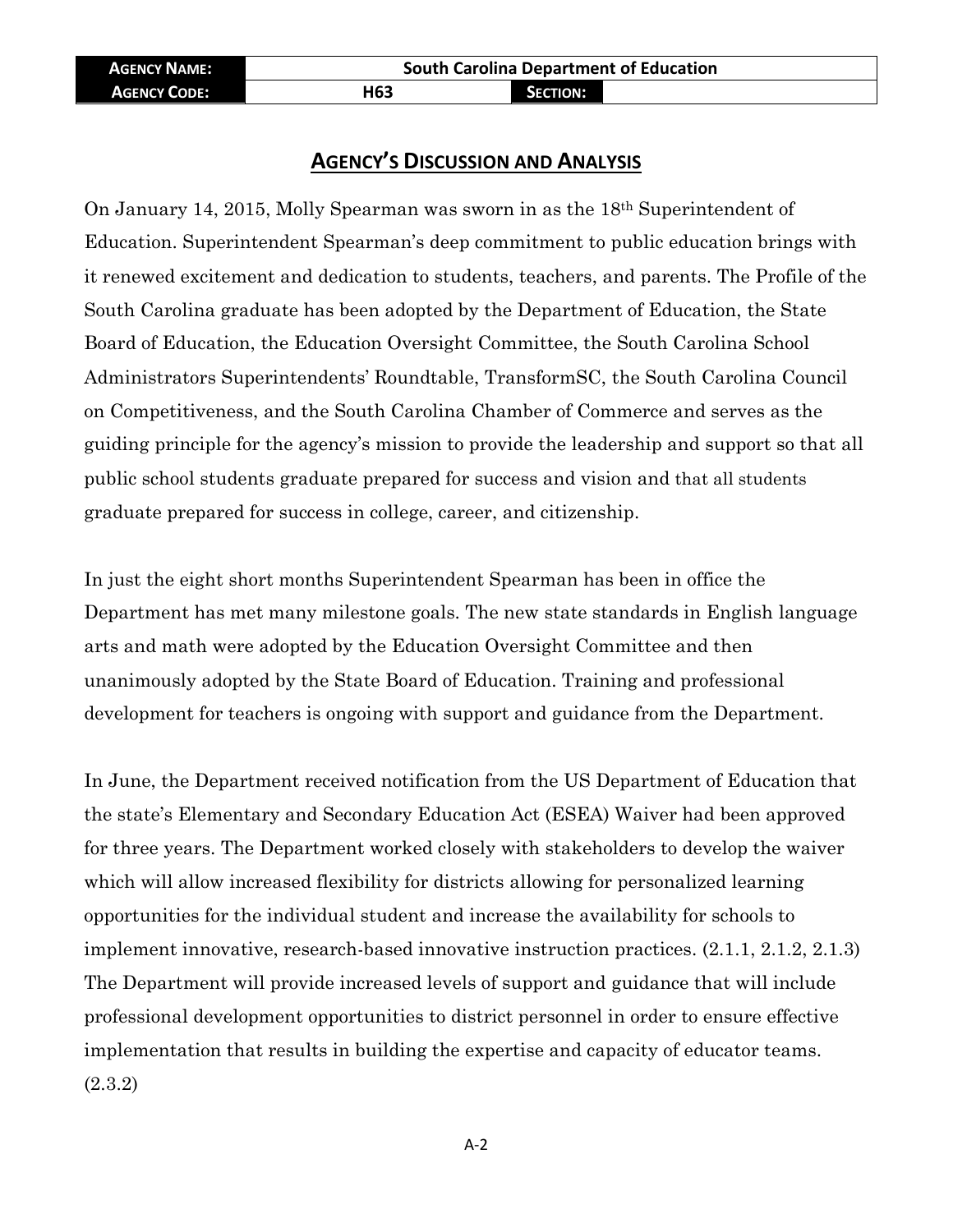| <b>AGENCY NAME:</b> | <b>South Carolina Department of Education</b> |                 |  |
|---------------------|-----------------------------------------------|-----------------|--|
| <b>AGENCY CODE:</b> | H <sub>63</sub>                               | <b>SECTION:</b> |  |

The Department will be working with the Education Oversight Committee to work to align the state and federal accountability systems under the waiver into one system in order to streamline goals and objectives for teachers and students. (4.2.2) To support this effort, the Department, through the Council of Chief State School Officers (CCSSO), began work on a Cross State Learning Collaborative with Kentucky. Kentucky has emerged as a leader in PK–16 education with Dr. Terry Holliday as Superintendent. Dr. Holliday hails from South Carolina, and the guidance he and his team have provided through this collaborative has proven extremely valuable thus far.

The new teacher evaluation system which incorporates student learning objectives was rolled out by the Department, and training began with districts statewide this summer and continues through the fall of 2015. The Department will continue to provide assistance to districts and teachers in building Student Learning Objectives into the evaluation process with piloting beginning in 2016–17. (3.1.1, 3.1.2, 3.1.3) Additionally, review of the state teacher certification system began in the spring, and the Department intends to streamline the process in an effort to help districts recruit and retain high quality teachers. (3.2.6) Further, support for teachers will be provided through the use of mentor teachers for induction year and the enhancement of leadership programs and coaching opportunities. (3.3.1)

The Department will continue to provide even more expanded learning through a variety of delivery methods in order to make such opportunities available to all districts and students. VirtualSC will continue to offer virtual coursework to students providing increased access to coursework including, but not limited to, world languages and advanced mathematics. (5.1.1, 5.5) Through 2016, VirtualSC will implement a program to serve expelled high school students and research expansion of gateway courses for middle school students. (5.1.2, 5.1.3) The Department is working with the Department of Commerce, the Department of Employment and Workforce, and the Technical Colleges to better prepare students for current workforce needs in South Carolina. This will be

A-3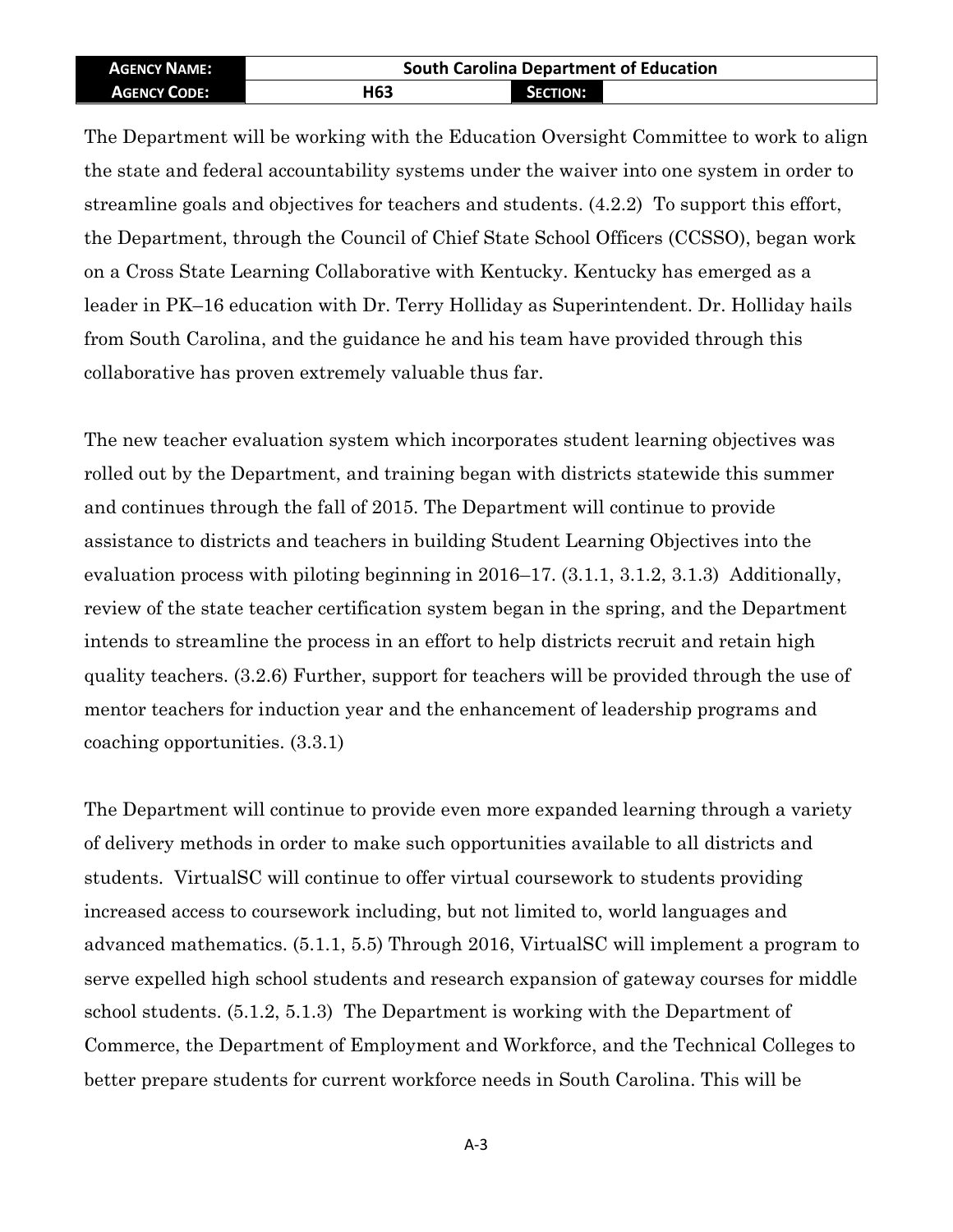| <b>AGENCY NAME:</b> | <b>South Carolina Department of Education</b> |                 |  |
|---------------------|-----------------------------------------------|-----------------|--|
| <b>AGENCY CODE:</b> | H63                                           | <b>SECTION:</b> |  |

accomplished through increased access to dual credit coursework, increasing the number of CATE completers, and achievement of industry certification. (5.2.1, 5.2.2, 5.5.5)

The General Assembly provided the new administration with an extension to perfect the State Reading Plan, which was approved by the State Board of Education in June. Implementation of Read to Succeed continues to ensure that students experiencing lower literacy and reading achievement will excel. (1.2.3) Individual districts submit districtlevel reading plans to the state per the legislation and will effectively utilize Reading Coaches as resources in an increased number of elementary and primary schools during the 2015–16 school years. There is an increased focus in early childhood literacy and increased identification of students needing intensive reading interventions through reading programs including the Summer Reading Camps. (5.3.1, 5.3.4)

During Fiscal Year 2014–15, the former Budget and Control Board awarded the state assessment contract for grades 3–8 and grade 11 to ACT. The contract was protested and the procurement was deemed invalid. The Department secured legislative permission to issue the procurement, and it was released in August with the goal of having a new statewide contract issued in October so that teacher preparation and professional development can begin. The testing changes and uncertainty have been overwhelming for teachers and frustrating for students and parents; with a new assessment comes changes, but the Department is dedicated to ensuring as smooth of a transition as possible. Student performance on these exams will show continuous growth and improvement, and as part of the single accountability model, the Department will work with stakeholders to include the EOC to set benchmarks for student achievement that will demonstrate increased college and career readiness. (1.3)

Student achievement is impacted by the quality of the learning environment, which includes not only safety, buildings, facilities, and transportation, but must also include the provision of nutritious food to all students. This summer marked the first time the Department has been the lead agency implementing the USDA Summer Feeding Program.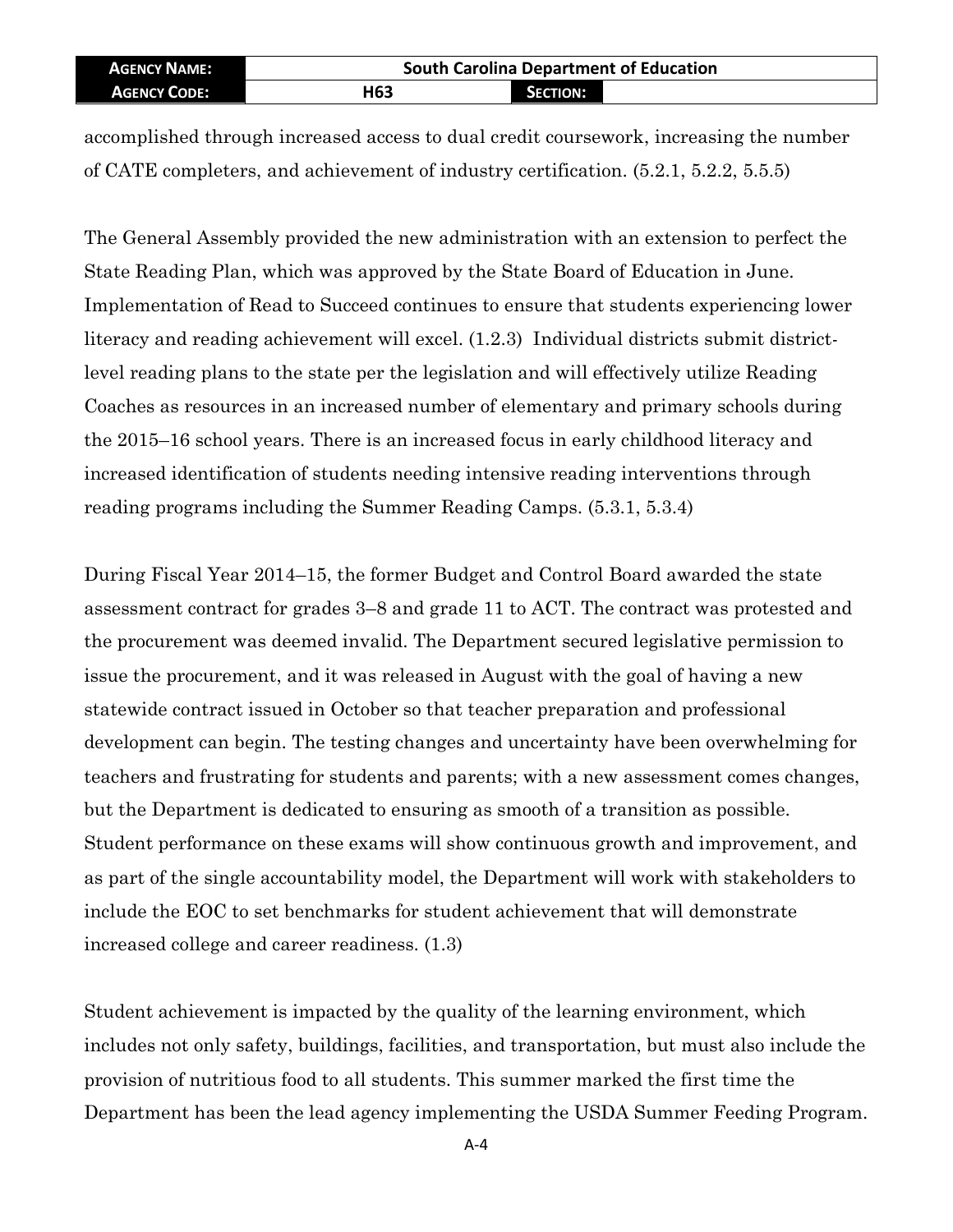| <b>AGENCY NAME:</b> | <b>South Carolina Department of Education</b> |                 |  |
|---------------------|-----------------------------------------------|-----------------|--|
| <b>AGENCY CODE:</b> | H <sub>63</sub>                               | <b>SECTION:</b> |  |

Over four million children received meals as a result of this program. The USDA just notified the agency that the site located at MUSC in downtown Charleston received special recognition for its creative efforts to ensure children in the hospital, both as patients and with relatives, received meals. (6.2.2, 6.2.5) The Department will continue to increase the efficiency of the school transportation system through not only the bus replacement cycle but also through support of maintenance facilities and the reduction of route times. (6.1.3, 6.1.4)

In December, the South Carolina Supreme Court issued a ruling in the 22-year-old Abbeville Equity case. Both the House of Representatives and the Senate have formed committees to study the ruling and provide recommendations; Superintendent Spearman serves on the House Ad Hoc Committee. The Department is committed to providing additional supports and assistance to the Trial and Plaintiff districts. All of the goals, objectives, and strategies outlined in this plan will serve all districts and are designed to be inclusive of the Abbeville districts. The Department must serve as a model for districts and provide the necessary educational resources, professional development, and flexibility to fully enable the provision of student-centered and personalized learning that is the hallmark of the Profile of the South Carolina Graduate. All students will increasingly be prepared to graduate college- and career-ready through high quality learning opportunities for students and support from effective educator teams. (7.2.1, 7.2.2, 3.5.1)